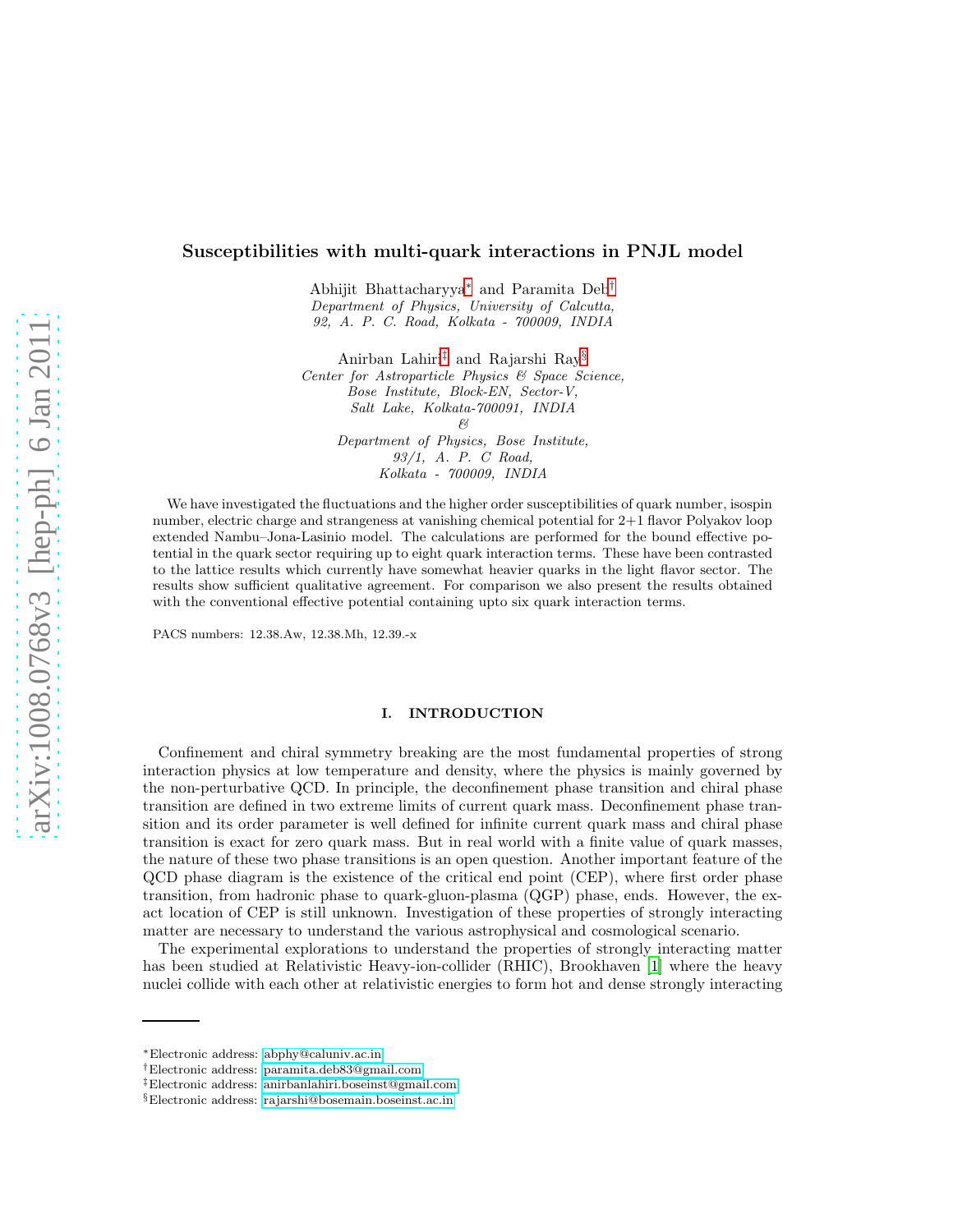matter. More data are expected from LHC and FAIR in future. But to analyze the data from the experiment, we need a thorough understanding of the theory of strong interaction physics.

Due to our limited knowledge of the non-perturbative physics, QCD, which is the theory of strong interaction, can not be used to study the phase transition picture. In this regard Lattice QCD (LQCD) provides the most direct approach to study QCD at high temperature [\[2](#page-13-1)[–15\]](#page-14-0). However LQCD has its own restrictions due to the discretization of space-time. Furthermore, at finite chemical potential, LQCD faces the well known sign problem.

Another approach to study low energy limit of QCD and the QCD phase transition is to use effective theories of QCD. Polyakov loop extended Nambu–Jona-Lasinio model (PNJL) is one of the successful approach which combines the confinement and chiral symmetry breaking properties in a simple formalism. There have been series of work to study the thermodynamic properties of strongly interacting matter using PNJL model for both 2 flavor and 2+1 flavor [\[16](#page-14-1)[–24\]](#page-14-2). These studies suggest that this model reproduces the zero density lattice data quite successfully. However, the vacuum of the NJL part of the PNJL model seems to to be unbound in a 2+1 flavor scenario. A plausible solution of this problem has been proposed by Osipov  $et.$ using eight-quark interaction term [\[25](#page-14-3)[–28\]](#page-14-4). Also the 2 flavor PNJL model have been studied in Ref.  $[29, 30]$  $[29, 30]$  with eight-quark interaction. In our previous work, we developed  $2+1$  flavor PNJL model with eight-quark interaction terms in the Lagrangian with three-momentum cutoff regularisation [\[31](#page-14-7)].

The thermodynamic aspect of the phase transition from hadronic phase to QGP phase can be understood properly if we study the thermodynamic variables like quark number susceptibility (QNS), isospin number susceptibility (INS), specific heat  $(C_V)$  and speed of sound  $(v_s)$  etc. Susceptibilities are related to fluctuations via the fluctuation-dissipation theorem. A measure of the intrinsic statistical fluctuations in a system close to thermal equilibrium is provided by the corresponding susceptibilities. At zero chemical potential, charge fluctuations are sensitive indicators of the transition from hadronic matter to QGP. Also the existence of the CEP can be signalled by the divergent fluctuations. For the small net baryon number, which can be met at different experiments, the transition from hadronic to QGP phase is continuous and the fluctuations are not expected to lead any singular behavior. Recently, the computations on the lattice have been performed for many of these susceptibilities at zero chemical potentials [\[32–](#page-14-8) [35\]](#page-14-9). It was shown that at vanishing chemical potential the susceptibilities rise rapidly around the continuous crossover transition region.

The study of higher order moments of fluctuations are also necessary to locate the transition point more accurately. In 2 flavor QCD, it has been shown that the quark number and isospin number fluctuations increase with temperature and their fourth moments start to show pronounced peaks in the transition region from low to high temperature [\[8](#page-13-2), [36](#page-14-10)]. In fact the higher order coefficients become increasingly sensitive in the vicinity of phase transition. Fluctuations are computed with respect to the quark chemical potential in 2 flavor PNJL model with threemomentum cutoff regularisation [\[22](#page-14-11), [37](#page-14-12)[–39\]](#page-14-13). Also QNS at finite density has been estimated in some works within 2 flavor PNJL model [\[40](#page-14-14)]. Recently the idea of the Taylor expansion in terms of chemical potential for PNJL model has been computed within the constraint that the net strange quark density is zero, which is the case in ultra relativistic heavy ion collision [\[41\]](#page-14-15). There have been recent calculations towards the fluctuations in 2+1 flavor Lattice QCD [\[42](#page-14-16)[–44\]](#page-14-17) and also in the 2+1 flavor PNJL model taking upto six-quark determinant interaction terms [\[19,](#page-14-18) [45\]](#page-14-19). Similar calculations have been carried out in Polyakov loop coupled quark-meson (PQM) model [\[46](#page-14-20)[–49\]](#page-14-21) and its renormalization group improved version [\[50\]](#page-14-22).

In this paper we have investigated the susceptibilities within  $2+1$  flavor PNJL model framework with two different kinds of NJL interaction. In one case we take the conventional form which takes into account upto six-quark determinant interaction, which we will call as model A.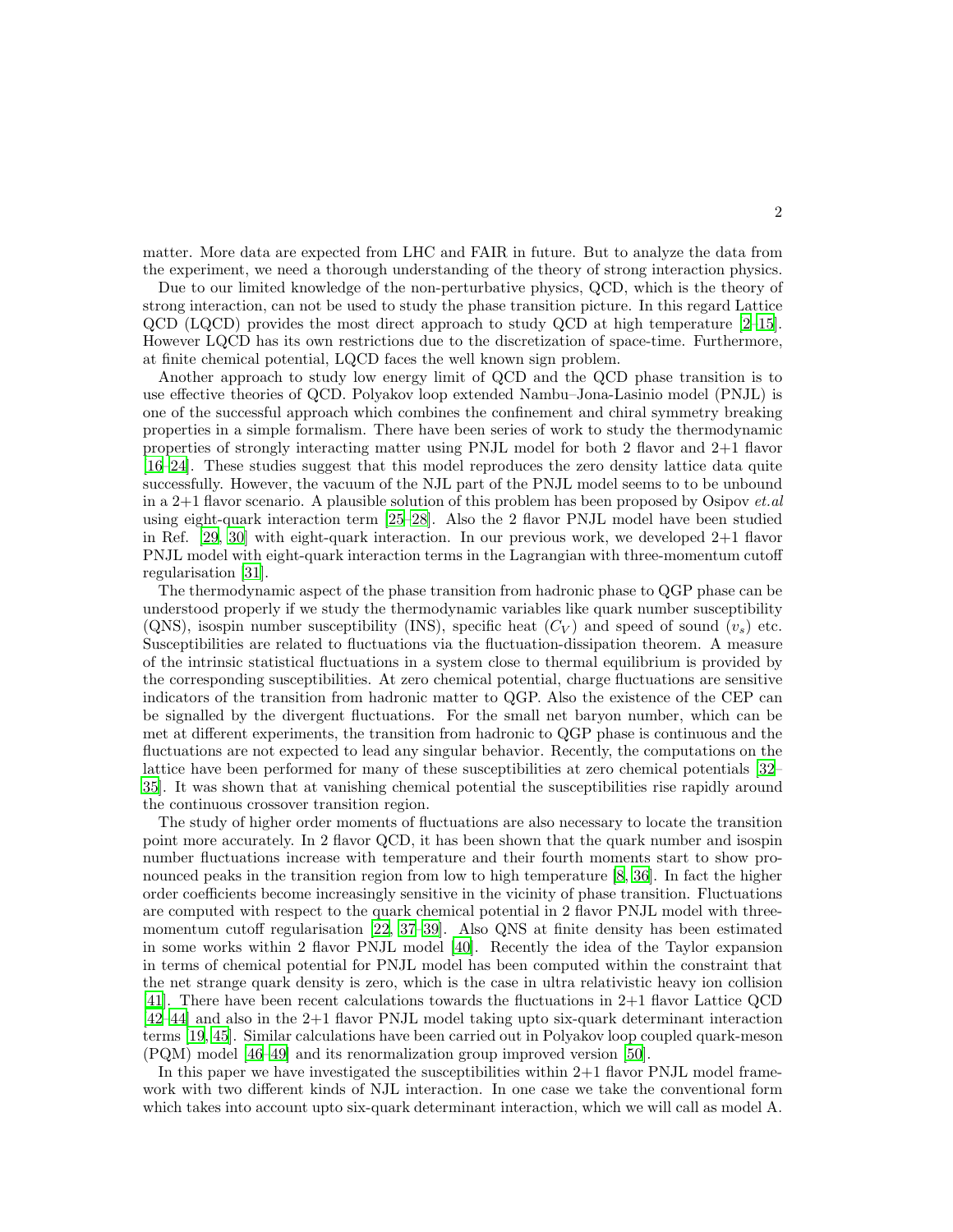In the other case an extra eight-quark interaction term is added to make the effective potential bound, which will be hereafter denoted by model B. We have also studied the specific heat and the speed of sound. Specific heat is related to the event-by-event temperature fluctuations [\[51](#page-14-23)] and mean transverse momentum fluctuations [\[52\]](#page-14-24) in heavy-ion reactions. These fluctuations show diverging behavior near the critical end point (CEP). The speed of sound determines the flow properties in heavy-ion reactions [\[53](#page-14-25), [54](#page-14-26)].

Our paper is organized as follows: In Sec. II, the basic formalism of the PNJL model and also the calculation of fluctuations have been discussed. Various thermodynamic quantities such as specific heat, speed of sound are also defined in this section. In the next section we describe our results and compared with the recent lattice data and also with other models like Polyakov extended quark-meson model (PQM). In the last section we conclude.

## II. FORMALISM

#### A. Thermodynamic Potential

The PNJL model was formulated to study the chiral properties and the confinement physics of the QCD phase transition at finite temperature and density. In this model quark dynamics is studied with a background gauge field having only the temporal component. For a detailed review of the PNJL model with 2 flavor and  $2+1$  flavor see Ref. [\[16](#page-14-1), [19,](#page-14-18) [21,](#page-14-27) [22,](#page-14-11) [24,](#page-14-2) [37](#page-14-12)[–41](#page-14-15), [45](#page-14-19), [50](#page-14-22)]. Osipov et.al pointed out that the effective potential of the NJL part is seems to be unbound in the conventional form and they have introduced the eight-quark interaction terms in NJL model to stabilize the vacuum [\[25](#page-14-3)[–28](#page-14-4)]. Also the 2 flavor PNJL model have been studied in Ref. [\[29,](#page-14-5) [30](#page-14-6)] with eight-quark interaction. In our previous paper we developed the 2+1 PNJL model with eight-quark interactions within three-momentum cutoff scheme [\[31](#page-14-7)] for the first time. We have reproduced the thermodynamic properties of QCD, calculated on Lattice, at zero baryon density quite satisfactorily. The thermodynamic potential for the multi-fermion interaction in the mean field approximation (MFA) of the PNJL model can be written as [\[31](#page-14-7)],

$$
\Omega = \mathcal{U}'[\Phi, \bar{\Phi}, T] + 2g_S \sum_{f=u,d,s} \sigma_f^2 - \frac{g_D}{2} \sigma_u \sigma_d \sigma_s + 3 \frac{g_1}{2} \left( \sum_{f=u,d,s} \sigma_f^2 \right)^2 \n+ 3g_2 \sum_{f=u,d,s} \sigma_f^4 - 6 \sum_{f=u,d,s} \int_0^{\Lambda} \frac{d^3 p}{(2\pi)^3} E_f \Theta(\Lambda - |\vec{p}|) \n- 2T \sum_{f=u,d,s} \int_0^{\infty} \frac{d^3 p}{(2\pi)^3} \ln \left[ 1 + 3(\Phi + \bar{\Phi}e^{-\frac{(E_f - \mu_f)}{T}}) e^{-\frac{(E_f - \mu_f)}{T}} + e^{-3\frac{(E_f - \mu_f)}{T}} \right] \n- 2T \sum_{f=u,d,s} \int_0^{\infty} \frac{d^3 p}{(2\pi)^3} \ln \left[ 1 + 3(\bar{\Phi} + \Phi e^{-\frac{(E_f + \mu_f)}{T}}) e^{-\frac{(E_f + \mu_f)}{T}} + e^{-3\frac{(E_f + \mu_f)}{T}} \right] \tag{1}
$$

 $g_S$  and  $g_D$  are the four-quark and six-quark coupling constants respectively and  $g_1$  and  $g_2$  are the eight-quark coupling constants. Here  $\sigma_f = \langle \bar{\psi}_f \psi_f \rangle$  denotes chiral condensate of the quark with flavor f and  $E_f = \sqrt{p^2 + M_f^2}$  is the single quasi-particle energy. Here, constituent mass  $M_f$  of flavor f is given by the self-consistent gap equation;

$$
M_f = m_f - 2g_S \sigma_f + \frac{g_D}{2} \sigma_{f+1} \sigma_{f+2} - 2g_1 \sigma_f (\sigma_u^2 + \sigma_d^2 + \sigma_s^2) - 4g_2 \sigma_f^3
$$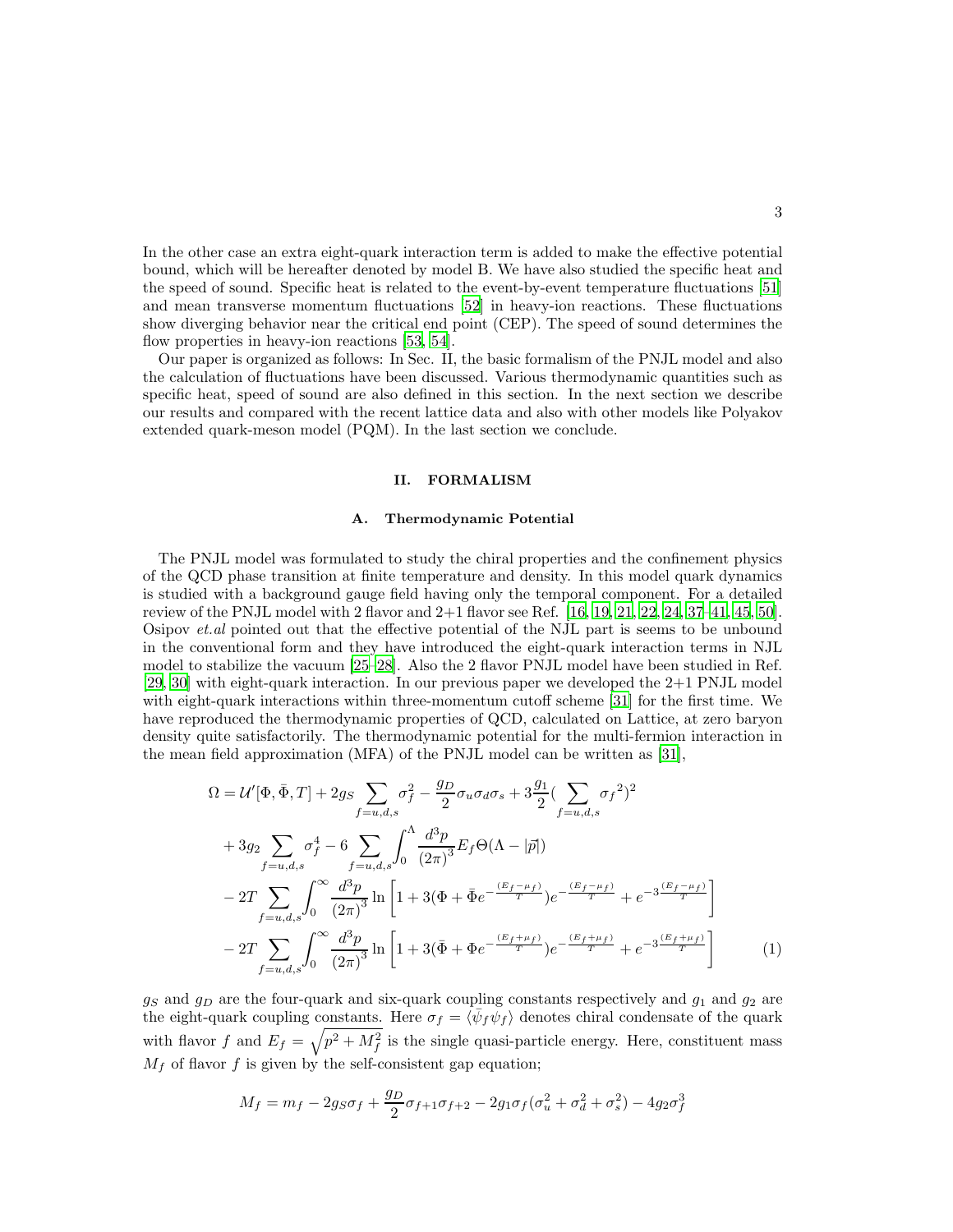where f,  $f + 1$  and  $f + 2$  take the labels of flavor u, d and s in cyclic order. So, when  $f = u$  then  $f+1=d$  and  $f+2=s$  and so on. In the above integrals, the vacuum integral has a cutoff  $\Lambda$ whereas the medium dependent integrals have been extended to infinity. Polyakov loop being the normalized trace of the Wilson line  $\bf{L}$ , which is an  $SU(3)$  matrix, should lie in the range  $0 \le \Phi \le 1$ . But earlier studies of PNJL model [\[22,](#page-14-11) [24,](#page-14-2) [39\]](#page-14-13) show that the  $\Phi$  becomes greater than 1 above  $2T<sub>C</sub>$ . To solve this problem one has to take a proper Jacobian of transformation from the matrix valued field  $\bf{L}$  to the complex valued field  $\Phi$ . This will constrain the value of Φ within 1. Thus one has to modify the Polyakov loop potential by introducing Vandermonde (VdM) term. The necessity of the modification was reflected through an excellent agreement of flavour mixing effects in PNJL model with lattice data as shown in Ref. [\[23\]](#page-14-28). There are a few extra terms in  $\mathcal{U}(\Phi,\Phi)$  in this prescription as compared to other recent works [\[19](#page-14-18), [37\]](#page-14-12). These extra terms are put on the basis of the global  $Z(3)$  symmetry of the Polyakov loop potential and therefore their presence seem to be quite natural though may not be absolutely necessary as shown by [\[19,](#page-14-18) [37\]](#page-14-12). The modified potential  $\mathcal{U}'$  can be expressed as,

<span id="page-3-0"></span>
$$
\frac{\mathcal{U}'(\Phi,\bar{\Phi},T)}{T^4} = \frac{\mathcal{U}(\Phi,\bar{\Phi},T)}{T^4} - \kappa \ln[J(\Phi,\bar{\Phi})] \tag{2}
$$

where  $\mathcal{U}(\Phi, \bar{\Phi}, T)$  is the Landau-Ginzburg type potential given by [\[17\]](#page-14-29),

<span id="page-3-1"></span>
$$
\frac{\mathcal{U}(\Phi, \bar{\Phi}, T)}{T^4} = -\frac{b_2(T)}{2} \bar{\Phi}\Phi - \frac{b_3}{6} (\Phi^3 + \bar{\Phi}^3) + \frac{b_4}{4} (\bar{\Phi}\Phi)^2 \tag{3}
$$

with,

<span id="page-3-2"></span>
$$
b_2(T) = a_0 + a_1(\frac{T_0}{T}) + a_2(\frac{T_0}{T})^2 + a_3(\frac{T_0}{T})^3,
$$
\n<sup>(4)</sup>

and  $b_3$ ,  $b_4$  being constants.  $J(\Phi, \bar{\Phi})$  in eqn. [\(2\)](#page-3-0) is known as VdM determinant [\[23\]](#page-14-28), is given by,

$$
J[\Phi, \bar{\Phi}] = (27/24\pi^2)(1 - 6\Phi\bar{\Phi} + 4(\Phi^3 + \bar{\Phi}^3) - 3(\Phi\bar{\Phi})^2)
$$

 $κ$  is a phenomenological constant. Polyakov loop  $Φ$  and its charge conjugate  $Φ$  is defined as,

$$
\Phi = (\mathrm{Tr}_c L)/N_c, \qquad \bar{\Phi} = (\mathrm{Tr}_c L^{\dagger})/N_c
$$

The parameter  $T_0$  is taken as 190 MeV, whereas the lattice determines its value to be 270 MeV for pure gauge theory. The reason to take a lower value of  $T_0$  is to get the crossover temperature  $(T_c)$  consistent with the lattice data. In this work we have taken the parameter set obtained in our previous paper [\[31](#page-14-7)]. For fixing the parameters  $m_s, \Lambda, g_s, g_D, g_1, g_2$  we have used the following physical conditions;

$$
m_{\pi} = 138 \text{ MeV} \quad f_{\pi} = 93 \text{ MeV} \quad m_K = 494 \text{ MeV} \quad f_K = 117 \text{ MeV} \quad m_{\eta} = 480 \text{ MeV} \quad m_{\eta\prime} = 957 \text{ MeV}
$$

and  $m_u$  is kept fixed at 5.5 MeV. The parameters are given in table [I](#page-4-0) for both PNJL model A and PNJL model B.

For the Polyakov loop potential we choose the parameters which reproduces the lattice data of pure gauge thermodynamics [\[55\]](#page-14-30). It was shown in Ref. [\[17](#page-14-29)] that, pure gauge Lattice QCD data of scaled pressure, entropy and energy density are reproduced extremely well in Polyakov loop model using the ansatz [\(3\)](#page-3-1) and [\(4\)](#page-3-2) with parameters summarized below,

$$
a_0 = 6.75, a_1 = -1.95, a_2 = 2.625, a_3 = -7.44, b_3 = 0.75, b_4 = 7.5
$$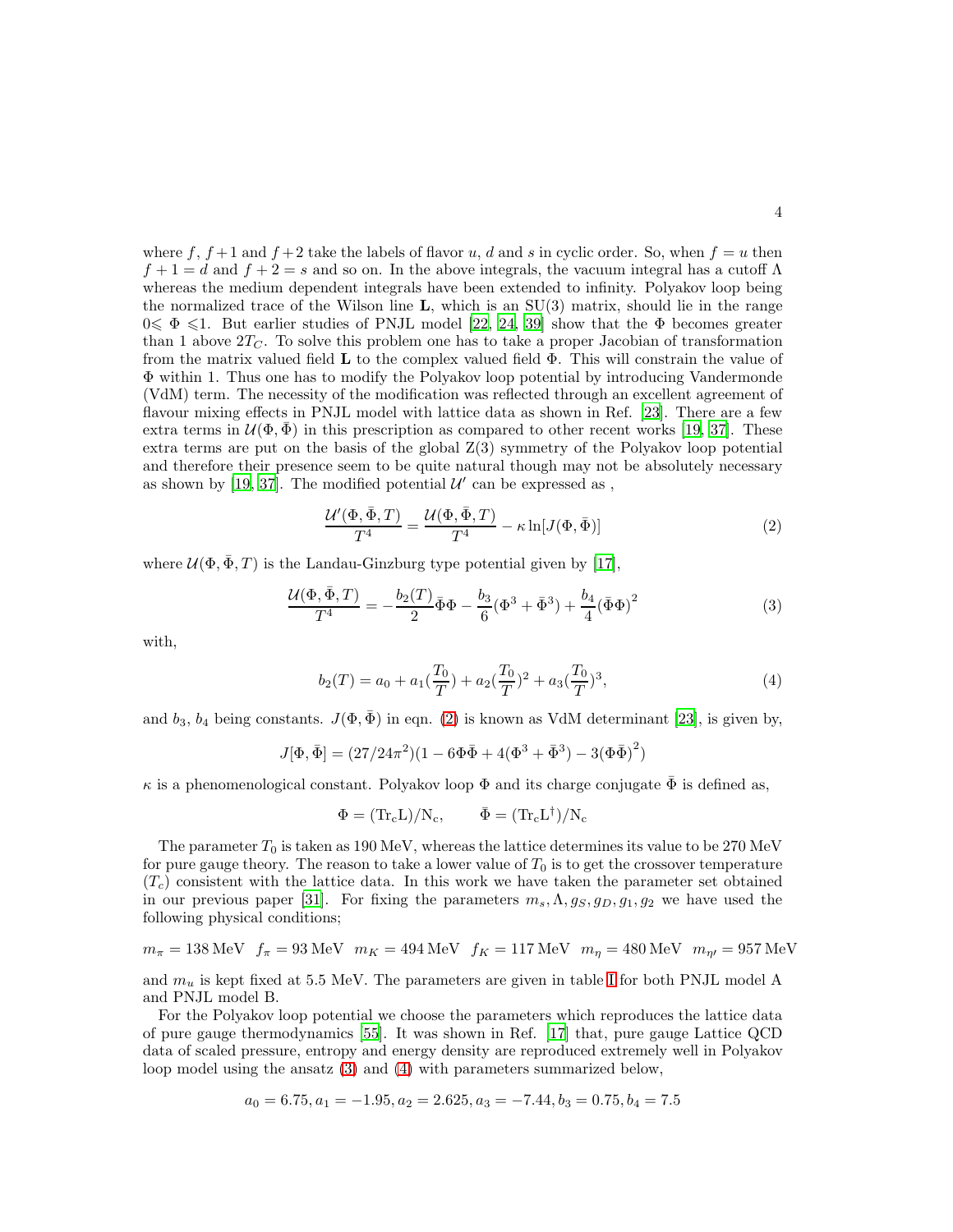| Interaction | $m_{\rm u}$ | m <sub>s</sub>                     |  | $ g_S\Lambda^2  g_D\Lambda^5  g_1 \times 10^{-21}  g_2 \times 10^{-22} $ |              |      | $T_C$ |
|-------------|-------------|------------------------------------|--|--------------------------------------------------------------------------|--------------|------|-------|
|             |             | $(MeV)$ $(MeV)$ $(MeV)$            |  | $(MeV^{-8})$                                                             | $(MeV^{-8})$ |      | (MeV) |
| ModelA      | 5.5         | 134.758 631.357 3.664 74.636       |  | 0.0                                                                      | 0.0          | 0.13 | -181  |
| ModelB      | 5.5         | 183.468   637.720   2.914   75.968 |  | 2.193                                                                    | $-5.890$     | 0.06 | 169   |

TABLE I: Parameters and  $T_C$  for model A and model B Lagrangians.

#### <span id="page-4-0"></span>B. Taylor expansion of pressure

The pressure of the strongly interacting matter can be written as,

<span id="page-4-1"></span>
$$
P(T, \mu_q, \mu_Q, \mu_S) = -\Omega(T, \mu_q, \mu_Q, \mu_S),\tag{5}
$$

where T is the temperature,  $\mu_q$  is the quark chemical potential,  $\mu_Q$  is the charge chemical potential and  $\mu_S$  is the strangeness chemical potential. From the usual thermodynamic relations we can show that the first derivative of pressure with respect to  $\mu_q$  gives the quark number density and the second derivative is the quark number susceptibility (QNS).

Our first job is to minimize the thermodynamic potential numerically with respect to the fields  $\sigma_u$ ,  $\sigma_d$ ,  $\sigma_s$ ,  $\Phi$  and  $\bar{\Phi}$ . The values of the fields can then be used to evaluate the pressure using the equation [\(5\)](#page-4-1). Then we can expand the scaled pressure at a given temperature in a Taylor series for the chemical potentials  $\mu_q$ ,  $\mu_Q$ ,  $\mu_S$  as,

<span id="page-4-3"></span>
$$
\frac{p(T, \mu_q, \mu_Q, \mu_S)}{T^4} = \sum_{i,j,k} c_{i,j,k}^{q,Q,S} \left(\frac{\mu_q}{T}\right)^i \left(\frac{\mu_Q}{T}\right)^j \left(\frac{\mu_S}{T}\right)^k \tag{6}
$$

where,

$$
c_{i,j,k}^{q,Q,S}(T) = \frac{1}{i!j!k!} \frac{\partial^i}{\partial \left(\frac{\mu_q}{T}\right)^i} \frac{\partial^j}{\partial \left(\frac{\mu_Q}{T}\right)^j} \frac{\partial^k (P/T^4)}{\partial \left(\frac{\mu_S}{T}\right)^k} \Big|_{\mu_{q,Q,S}=0} \tag{7}
$$

The flavor chemical potentials  $\mu_u$ ,  $\mu_d$ ,  $\mu_s$  are related to  $\mu_q$ ,  $\mu_Q$ ,  $\mu_S$  by,

<span id="page-4-2"></span>
$$
\mu_u = \mu_q + \frac{2}{3}\mu_Q, \quad \mu_d = \mu_q - \frac{1}{3}\mu_Q, \quad \mu_s = \mu_q - \frac{1}{3}\mu_Q - \mu_S \tag{8}
$$

It should be mentioned that one can also choose the independent chemical potentials as  $\mu_q$ ,  $\mu_I$ ,  $\mu_S$ . Then eqn.[\(8\)](#page-4-2) becomes,

$$
\mu_u = \mu_q + \mu_I, \quad \mu_d = \mu_q - \mu_I, \quad \mu_s = \mu_q - \mu_S \tag{9}
$$

where,  $\mu_I$  is the isospin chemical potential. Eq.[\(6\)](#page-4-3) is a general expression of Taylor expansion of pressure for different chemical potentials. Since in this paper we are only concerned with the diagonal terms of the expansion, we can write the above equation in simpler way as,

$$
\frac{p(T, \mu_X)}{T^4} = \sum_{n=0}^{\infty} c_n^X(T) \left(\frac{\mu_X}{T}\right)^n \tag{10}
$$

where,

$$
c_n^X(T) = \frac{1}{n!} \frac{\partial^n (P(T, \mu_X)/T^4)}{\partial (\frac{\mu_X}{T})^n} \Big|_{\mu_X = 0} \tag{11}
$$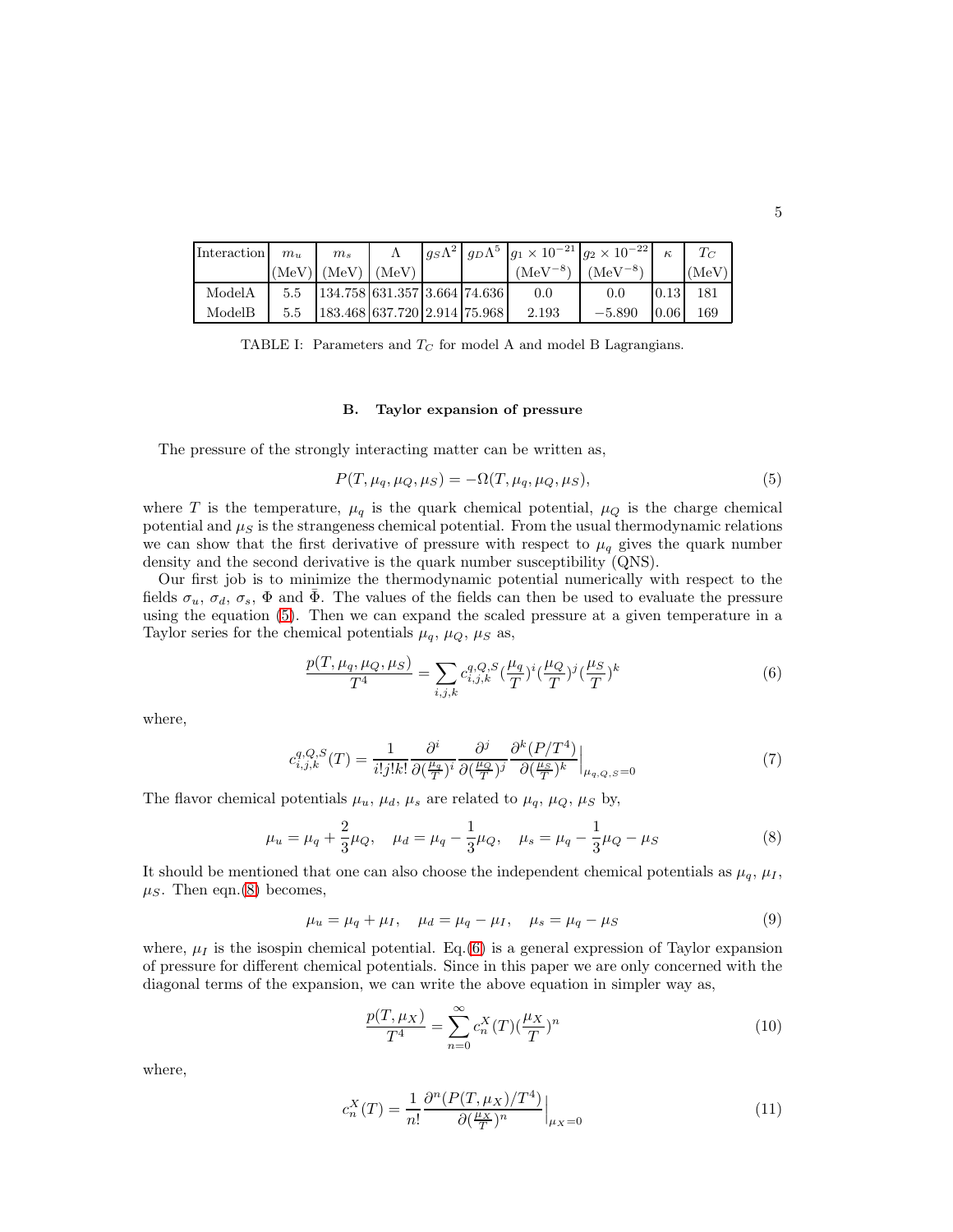Where X is q, Q or I and S. Here we will use the expansion around  $\mu_X = 0$ , where the odd terms vanish due to CP symmetry. In this work we evaluate the expansion coefficients up to eighth order. To obtain the Taylor coefficients, first the pressure is obtained as a function of  $\mu_X$  for each value of T, then fitted to a polynomial about  $\mu_X = 0$ . All orders of derivatives are then obtained from the coefficients of the polynomial extracted from the fit. For the stability of the fit we have checked the values of least squares.

#### C. Specific heat and speed of sound

We have studied the specific heat  $C_V$ , which is important to find the location of CEP, the speed of sound, which determines the flow properties in heavy-ion reactions. The energy density  $\epsilon$  is obtained from the thermodynamic potential  $\Omega$  as,

$$
\epsilon = -T^2 \frac{\partial (\Omega/T)}{\partial T} \Big|_{V} = -T \frac{\partial \Omega}{\partial T} \Big|_{V} + \Omega
$$

The specific heat is defined as the rate of change of energy density with temperature at constant volume, which is given by,

$$
C_V = \frac{\partial \epsilon}{\partial T}\Big|_V = -T \frac{\partial^2 \Omega}{\partial T^2}\Big|_V.
$$

For a continuous phase transition near CEP, it is expected that  $C_V$  shows a diverging behavior, which will translate into highly enhanced transverse momentum fluctuations or highly suppressed temperature fluctuations. The square of speed of sound at constant entropy  $S$  is given by,

$$
v_s^2 = \frac{\partial P}{\partial \epsilon}\Big|_S = \frac{\partial P}{\partial T}\Big|_V / \frac{\partial \epsilon}{\partial T}\Big|_V = \frac{\partial \Omega}{\partial T}\Big|_V / T \frac{\partial^2 \Omega}{\partial T^2}\Big|_V \quad . \tag{12}
$$

Divergence in specific heat near CEP means vanishing speed of sound.

## III. RESULT

We now present the coefficients of the Taylor expansion of pressure for 2+1 flavor PNJL model with model A and model B Lagrangians and make a comparative study between the quark number susceptibility (QNS), isospin number susceptibility (INS), charge and strangeness susceptibility and their higher order derivatives. We then compare the specific heat and the speed of sound for both Lagrangians. We also compare our results with the recent lattice data available for 2+1 flavor with  $N<sub>\tau</sub> = 6$  [\[43](#page-14-31)] and also with that of Polyakov extended quark-meson model (PQM) [\[46](#page-14-20)[–49\]](#page-14-21).

## A. Coefficients of the Taylor expansion

The pressure is fitted to a polynomial in  $\mu_X$  using the "gnuplot"[\[57\]](#page-14-32) program at different values of temperature. Here we consider to take maximum eighth order term in the polynomial in  $\mu_X$ . We restrict our expansion range to  $\mu_q \sim 300$  MeV above which the diquark physics is expected to become important. Also the pion condensation and kaon condensation takes place in NJL model for  $\mu_I > 70$  MeV and  $\mu_S > 240$  MeV respectively. So we restrict our range within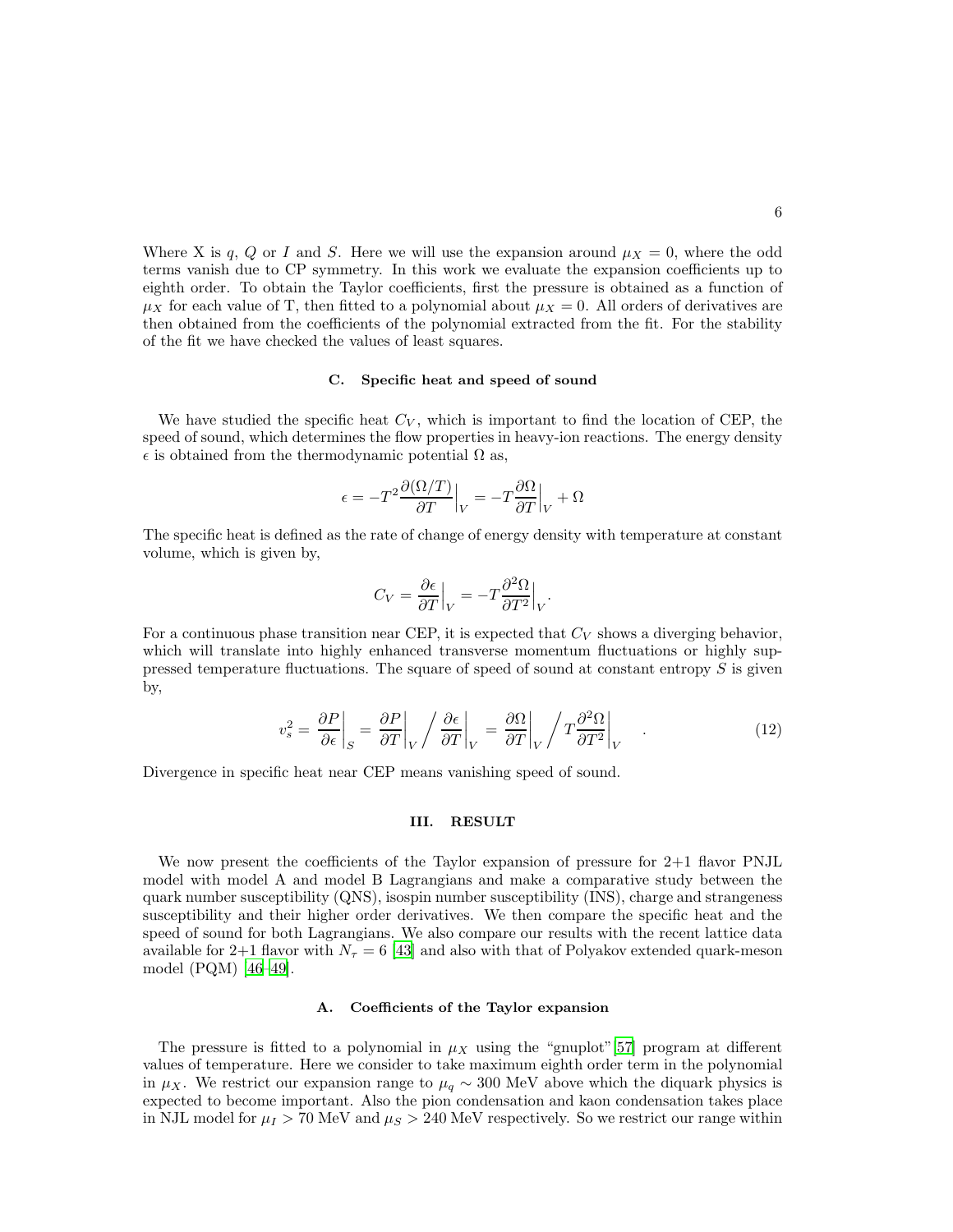

<span id="page-6-0"></span>FIG. 1: (color online). Variation of  $c_2$ ,  $c_4$ ,  $c_6$  and  $c_8$  with  $T/T_C$ , for  $\mu_X = \mu_q$  for models A and B. The arrows on the right show the corresponding SB limits. The lattice are data taken from Ref. [\[43\]](#page-14-31).

 $\mu_I < 70$  MeV and  $\mu_S < 200$  MeV below  $T_C$ . However, above  $T_C$ , approximate restoration of chiral symmetry implies that the chiral condensates become almost zero. So above  $T_C$ , we have extended the range of  $\mu_I$  and  $\mu_S$  for the better fit of the coefficients. Near  $T_C$  the  $\chi^2$  (which is same as the least square here) of the fit varies rapidly with the variation of range of  $\mu_X$  over which the fit was done. So near  $T_C$  we have fitted the pressure for 1 MeV gap of temperature and the data points are spaced by 0.1 MeV of chemical potential for all temperature values. The least-squares of all the fits came out to be  $10^{-10}$  or less.

Now we study the behavior of the coefficients  $c_2$ ,  $c_4$ ,  $c_6$  and  $c_8$  for three sets of chemical potentials for model A and model B. In figure [\(1\)](#page-6-0) we show the variation of  $c_2$ ,  $c_4$ ,  $c_6$  and  $c_8$ with  $T/T_C$  for  $\mu_X = \mu_q$  for both models and lattice data. It can be seen that QNS  $(c_2^q)$  shows an order parameter like behavior. At low temperature there are small differences between model A and model B and model A is much closer to the lattice data. At high temperature  $c_2^q$  for model A reaches almost 98% of its ideal gas value whereas for model B it reaches almost 99% of its ideal gas value. However lattice data for  $N<sub>\tau</sub> = 6$  at high temperature reaches almost the Stefan-Boltzmann (SB) limit. The fourth order derivative  $c_4^q$  can be thought of as the susceptibility of  $c_2^q$ . The figure shows a peak near  $T_C$ . Near  $T_C$  the model B shows much higher peak than the model A and the peak of the eight-quark interaction is closer to the lattice data. At higher temperature both cases match very well with the lattice data. But near and above  $2T_C$  lattice value converges to the SB limit, however both cases of PNJL model are slightly away from the SB limit. Note that both  $c_2^q$  and  $c_4^q$  have only fermionic contribution in the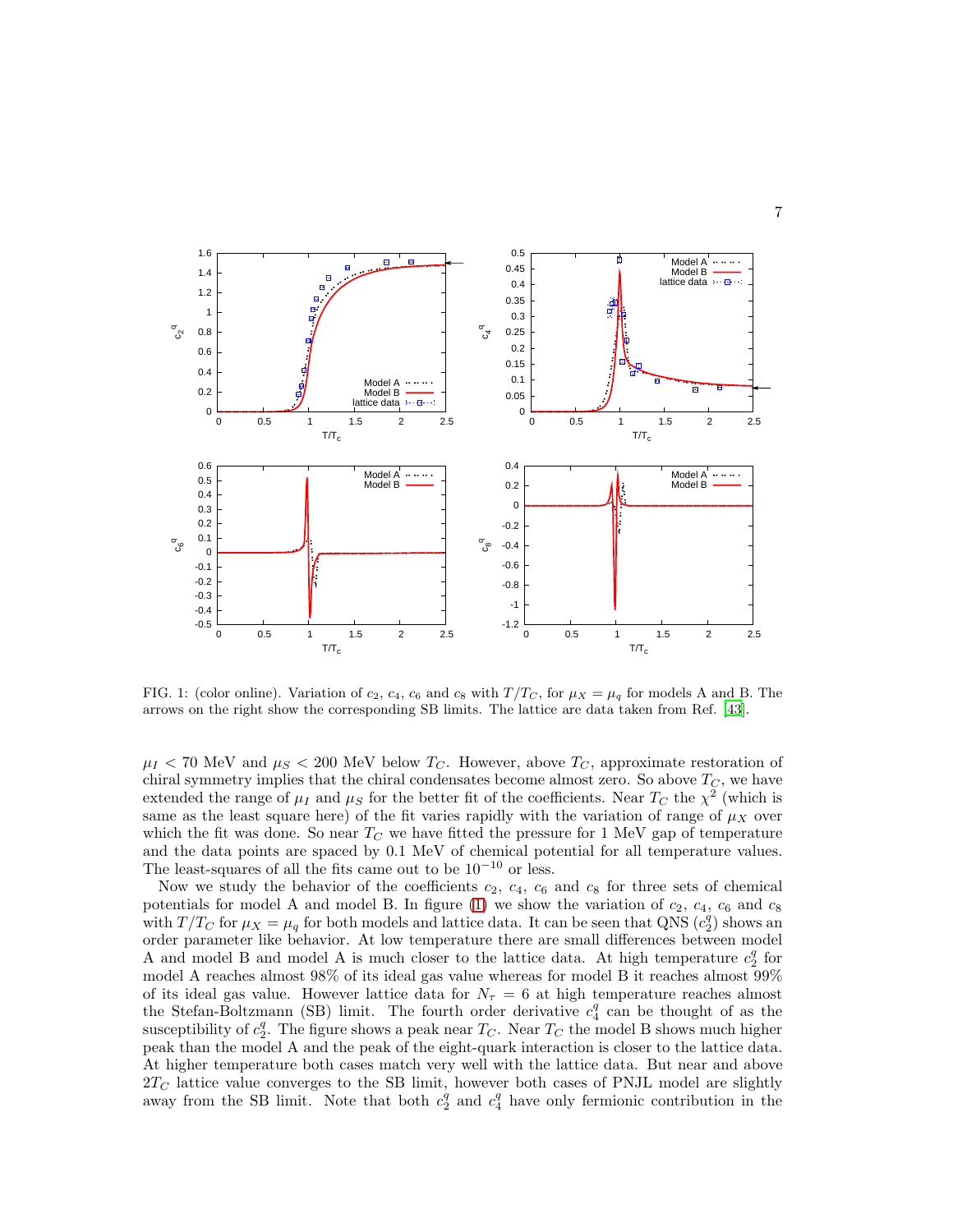

<span id="page-7-0"></span>FIG. 2: (color online). Variation of  $c_2$ ,  $c_4$ ,  $c_6$  and  $c_8$  with  $T/T_C$ , for  $\mu_X = \mu_Q$  for models A and B. The arrows on the right show the corresponding SB limits. The lattice data are taken from Ref. [\[43\]](#page-14-31).

SB limit. Since, the coupling strength is large enough for  $T < 2.5T_C$ , a sufficient amount of interaction is present in the system. So, it is expected that  $c_4^q$  will not converge exactly to the SB limit within  $T < 2.5T_C$ . The higher order coefficients  $c_6^q$  and  $c_8^q$  show interesting behavior near  $T_C$ . Although at very low and high temperatures both of them converge to zero. Near  $T_C$ ,  $c_6^q$  shows sharp peaks for both cases. However for model B the peak is much sharper. Similar behavior can be observed for  $c_8^q$ , which shows more peaks near  $T_C$ . The reason behind the peaks near the transition temperature may be due to the increase in fluctuation near  $T_{\text{C}}$ . The sharper peaks of model B is probably due to the introduction of enhanced repulsive interaction through eight-quark term. This was also reflected through the increase of scaled pressure in case of model B Lagrangian over the model A [\[31\]](#page-14-7). The number of peaks increases near  $T_C$ for higher order coefficients. In figure [\(2\)](#page-7-0) the variation of susceptibility and the higher order coefficients for the charge chemical potential is shown. The nature of all the coefficients are same as the quark chemical potential. At high temperature the fluctuation  $c_2^Q$  for model B is closer to the SB limit compared to the model A. However lattice data is slightly above the SB limit for  $c_2^Q$ . For the case of  $c_4^Q$ , our data (for both cases) show a better convergence towards SB limit, unlike  $c_4^q$ . At low temperature the behavior of model A is closer to the lattice data compared to the model B. The quartic fluctuations show a peak near  $T_{C}$ . The peak for model B is sharper than model A and the plot for model B matches well with the lattice result. The higher order coefficients show similar behavior as the quark chemical potential case.

The figure [\(3\)](#page-8-0) shows the variation of susceptibility and the higher order coefficients for the

8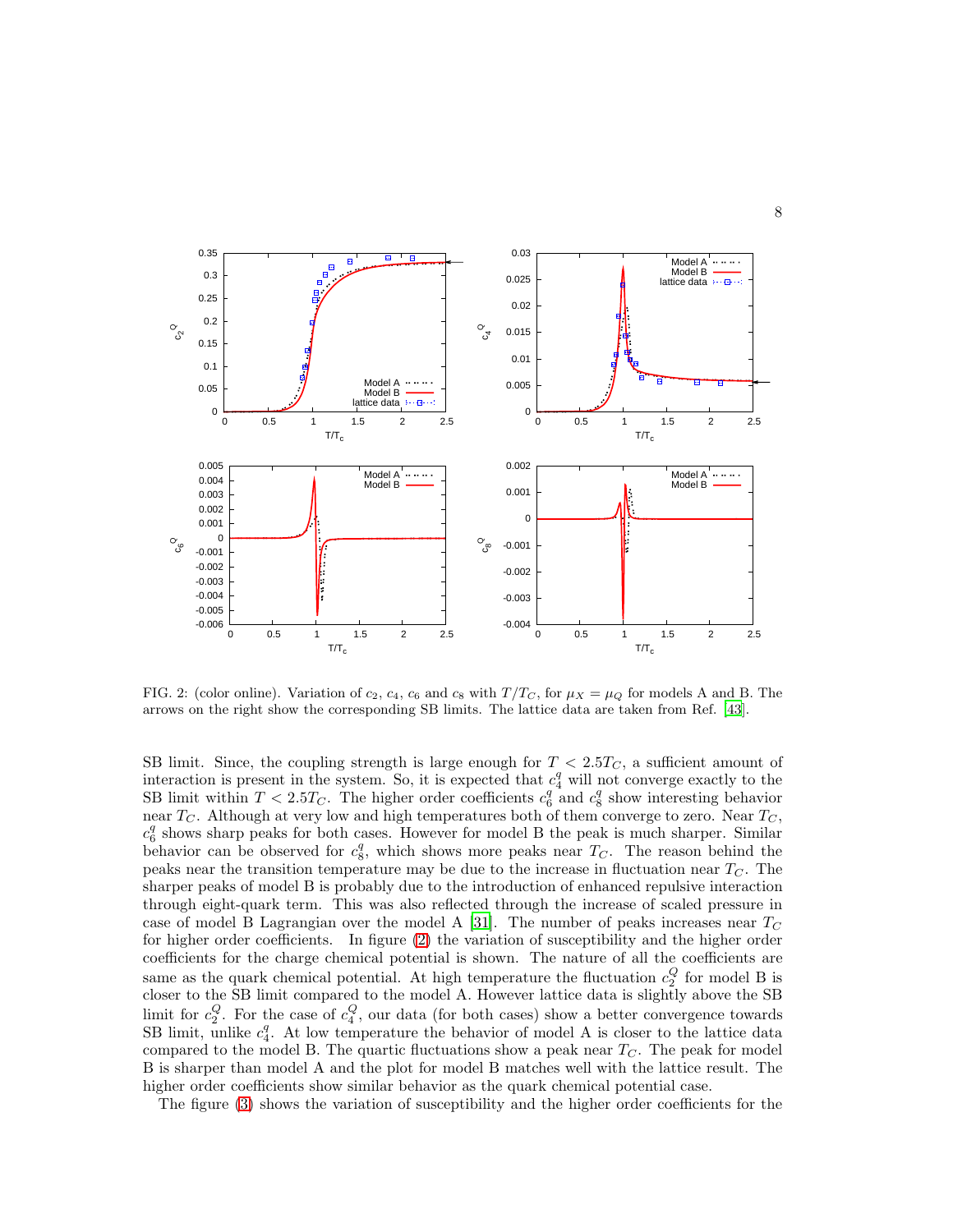

<span id="page-8-0"></span>FIG. 3: (color online). Variation of  $c_2$ ,  $c_4$ ,  $c_6$  and  $c_8$  with  $T/T_C$ , for  $\mu_X = \mu_S$  for models A and B. The arrows on the right show the corresponding SB limits. The lattice are data taken from Ref. [\[43\]](#page-14-31).

strangeness chemical potential with  $T/T_C$ . The  $c_2^S$  for both the models are slightly different from the lattice data. Both the plots are almost 98% of the SB limit at high temperature, however the lattice data coincides with the SB limit. The  $c_4^S$  has a similar behavior as the  $c_4^q$ . However the peak is not near  $T_C$  in this case. Near  $T_C$  we can see a small bump for both type of Lagrangian, but the peak in both case is at higher temperature. This is due to the fact that during the chiral crossover the strange quark (the only element which carries strangeness) is sufficiently heavy and the corresponding condensate  $\sigma_s$  melts at much higher temperature than  $T_C$ . The maxima of  $d\sigma_s/dT$  and  $c_4^S$  coincide at the temperature where peaks are observed. This behavior is quite consistent with the lattice results which also indicates two peaks. However in case of lattice, the peak at  $T_C$  is higher than the second peak. So, one can not really pin down the cause of the double peak structure. It may be a model artifact. At high temperature both the curves are above the SB limit. But the lattice data is slightly below the SB limit. The higher order derivatives also show a sharp peak at the transition temperature followed by a broader peak at higher temperature for both model A and Model B.

For the sake of completeness we have also plotted different moments of pressure for isospin chemical potential  $\mu_I$  in fig. [\(4\)](#page-9-0). It is clearly seen that,  $c_2^I$  has also an order parameter like behavior like all other susceptibilities both models. At high temperature, the plot for model B reaches almost 99.5% of the SB limit, whereas the plot for model A reaches close to 98% . For  $c_4^I$ , the plot for the model B shows higher peak than the case of model A at  $T_C$  and both of them converges very well towards the SB limit at high temperature. The  $c_6^I$  and  $c_8^I$  shows very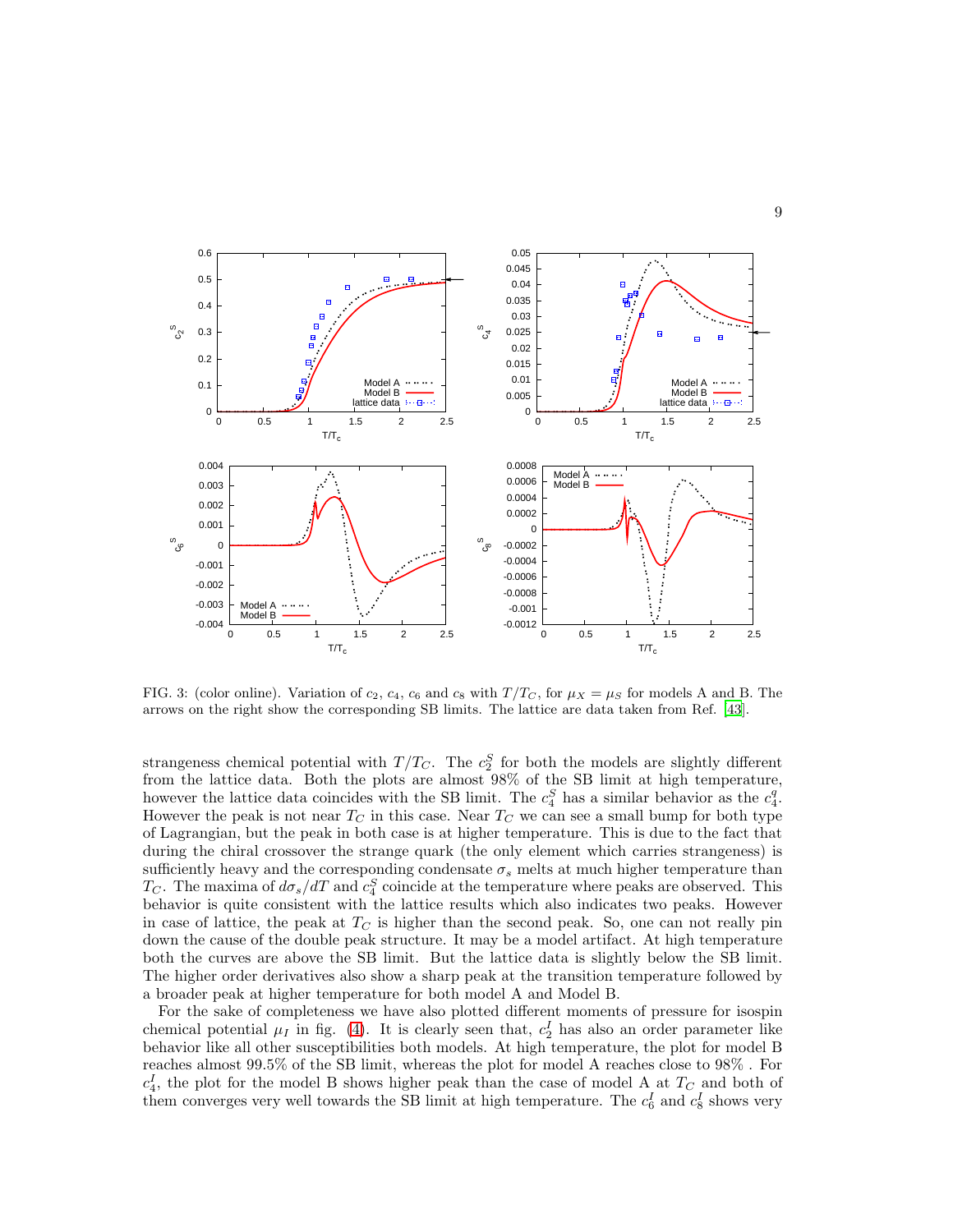

<span id="page-9-0"></span>FIG. 4: (color online). Variation of  $c_2$ ,  $c_4$ ,  $c_6$  and  $c_8$  with  $T/T_C$ , for  $\mu_X = \mu_I$  for models A and B. The arrows on the right show the corresponding SB limits. The lattice data are taken from Ref. [\[43\]](#page-14-31).

rapidly fluctuating peak structure near  $T_C$  and goes to zero in both high and low temperature regime.

In figure [\(5\)](#page-10-0) we show a comparative study for  $c_2$ ,  $c_4$ ,  $c_6$  and  $c_8$  with  $T/T_C$  for  $\mu_q$ ,  $\mu_I$ ,  $\mu_S$  and  $\mu_{\mathcal{Q}}$  for both type of Lagrangian. In all cases we can see that the quadratic fluctuations rise rapidly in the transition region where the quartic fluctuations show a peak. This peak is most pronounced in case of  $\mu_q$ . The generic form of this temperature dependence, a smooth crossover for quadratic fluctuations and a peak in quartic fluctuations, is in fact expected to occur in the vicinity of the chiral phase transition of QCD. For all of the coefficients the fluctuation in  $\mu_q$  direction is strongest followed by the isospin direction fluctuations and the strangeness fluctuation. The charge fluctuation is the least pronounced. The quartic fluctuation for  $\mu_S$ shows a peak at much higher temperature than the transition temperature. However other three  $c_4^q$ ,  $c_4^Q$  and  $c_4^I$  show peaks at  $T_C$ . For higher order coefficients the strangeness and charge fluctuations are negligible near  $T_C$  compared to the quark number and isospin fluctuations.

In fig [\(6\)](#page-11-0) we have plotted the kurtosis *i.e.* the ratio of  $c_4^X/c_2^X$  for both type of potential (where  $X = q, Q$  or S) and compared with the lattice data. The plot for  $c_4^q/c_2^q$  for model B shows more fluctuation near  $T_C$  than model A. However lattice data shows higher fluctuation near  $T_{C}$  than the model study. At higher temperature both models coincide with the lattice data and converges well with the SB limit. Our results are qualitatively similar with PQM result [\[48\]](#page-14-33). In case of the ratio  $c_4^Q/c_2^Q$  the model B shows more fluctuation than the model A and as well as the lattice data. The model B shows almost 99% convergence with the SB limit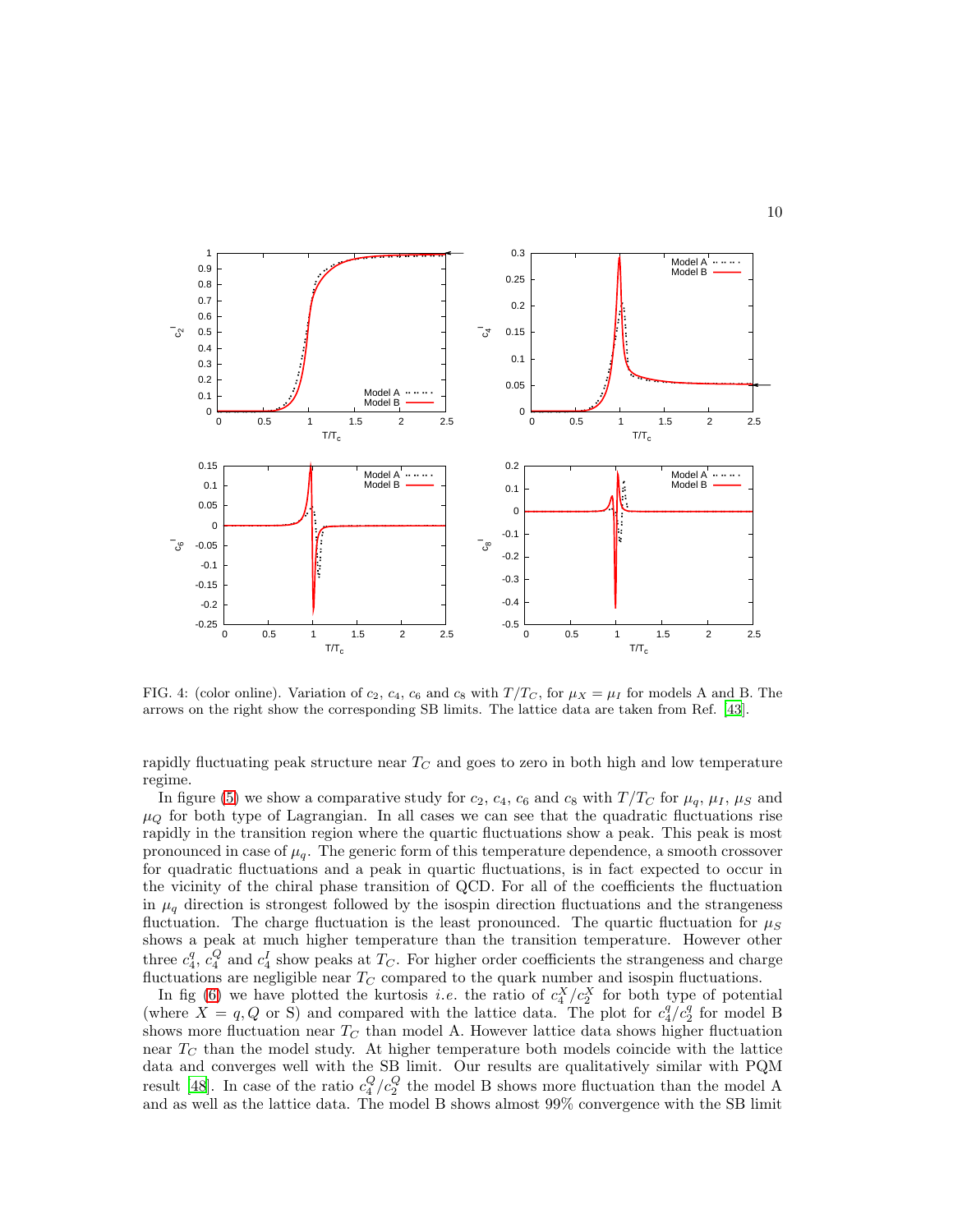

<span id="page-10-0"></span>FIG. 5: (color online). Comparative study of  $c_2^X$ ,  $c_4^X$ ,  $c_6^X$  and  $c_8^X$  for models A and B, where X=q, Q, I or S.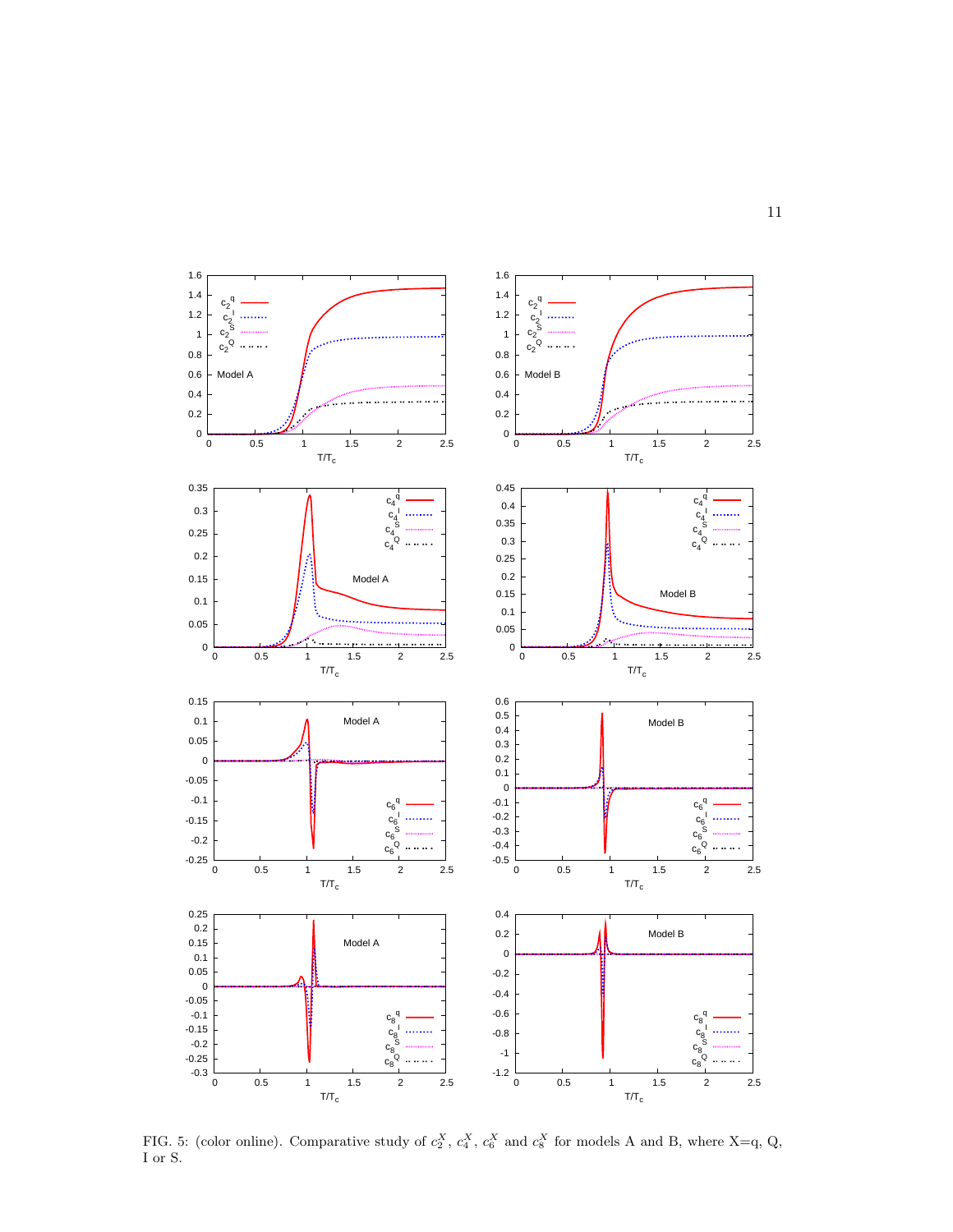

<span id="page-11-0"></span>FIG. 6: (color online). Variation of  $c_4/c_2$  with  $T/T_C$ , for  $\mu_q$ ,  $\mu_Q$  and  $\mu_S$  for models A and B. The arrows on the right show the corresponding SB limits. The lattice data are taken from Ref. [\[43](#page-14-31)]. The upper left panel corresponds to the quark chemical potential, the upper right panel corresponds to the charge chemical potential and the lower panel corresponds to the strangeness chemical potential

at high temperature. For the strangeness fluctuation, we can see two peaks in  $c_4^S/c_2^S$  curve for the both models. First peak occurs at chiral transition for light flavors and second peak occurs when chiral transition occurs in strange sector. At intermediate temperatures PNJL model overestimates the ratio than LQCD result. This feature is also observed in PQM model [\[48\]](#page-14-33). In PQM model the ratio approaches the SB limit at high temperature and near the transition region sharp peaks appear. In our case the ratio shows sharper peak near the transition temperature and a broader peak at a higher temperature than  $T<sub>C</sub>$ . However lattice data shows much higher fluctuations than the plots for both models near  $T<sub>C</sub>$ . At high temperature the model A is closer to the SB limit than the model B.

# B. Specific heat and the speed of sound

We now discuss the thermodynamic quantities like specific heat  $(C_V)$  and the speed of sound  $(v<sub>s</sub>)$ . In Fig. [\(7\)](#page-12-0) we have plotted  $C_V/T^3$  with  $T/T_C$  for both models. From the plot we can see that  $C_V$  grows with increasing temperature and reaches a peak at  $T_C$  for both models. However model B shows a sharper peak at  $T_{C}$  compared to the model A. Just above  $T_{C}$  both the plots decrease sharply for a short range of temperature. Thereafter it gradually converges to a value slightly lower than the ideal gas value at high temperature. However the convergence towards the ideal gas value is better in case of model B. For comparison we have also plotted the values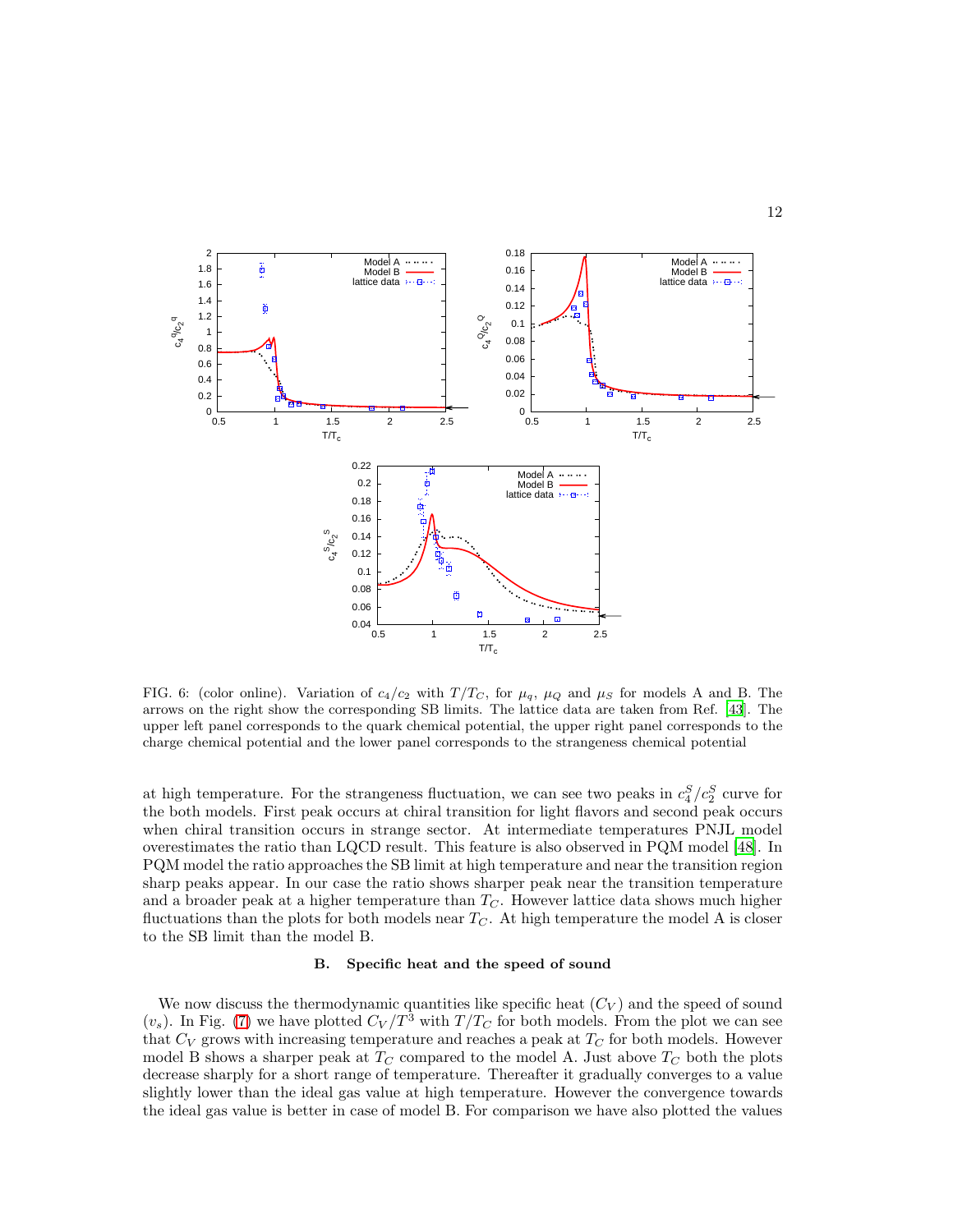

<span id="page-12-0"></span>FIG. 7: (color online). Variation of  $C_V/T^3$ ,  $4\epsilon/T^4$ ,  $v_s^2$  and  $p/\epsilon$  with  $T/T_C$ , for models A and B. The arrows on the right show the corresponding SB limits. The upper left panel shows the plot for  $C_V/T^3$ and  $4\epsilon/T^4$  with  $T/T_C$ , the upper right panel shows the comparison of  $v_s^2$  for models A and B and the lattice data given by [\[44\]](#page-14-17) and the bottom panel shows the comparison of  $p/\epsilon$  of both models and the lattice data given by [\[42](#page-14-16), [44](#page-14-17)]

of  $4\epsilon/T^4$ , at which the specific heat is expected to coincide for a conformal gas. From the graph we can see that the specific heat converges very well with the  $4\epsilon/T^4$  at high temperature for both the models. Both the plots of  $C_V/T^3$  and  $4\epsilon/T^4$  show similar behavior as PQM model [\[48\]](#page-14-33). In PQM model  $C_V$  grows with temperature and shows a sharp peak at  $T_C$ . After the peak a broad bump is found around  $1.2T_C$  and then  $C_V$  goes gradually to the ideal gas value.

We now consider the speed of sound and  $p/\epsilon$  for model A and model B in figure [\(7\)](#page-12-0). We can see that  $v_s^2$  is slightly below the ideal gas value at temperature 2.5T<sub>C</sub> for both cases. Our result is quite consistent with the lattice data for 2+1 flavor staggered fermions reported in [\[56](#page-14-34)]. A similar behavior as ours is observed in PQM model [\[48\]](#page-14-33). We get the minimum of  $v_s^2$  just below the  $T_C$  similar to lattice data [\[56](#page-14-34)] and the softest point of the equation of state is found to be  $(p/\epsilon)_{min} \approx 0.07$  for model A and  $(p/\epsilon)_{min} \approx 0.06$  for model B. Model B gives better agreement with lattice data, which has its softest point of equation of state as  $(p/\epsilon)_{min} \approx 0.05$ . We have compared two sets of lattice data of Ref. [\[42](#page-14-16)] and Ref. [\[44\]](#page-14-17) with our model study. Our result shows a better agreement with that of Ref. [\[42\]](#page-14-16). The softest point of equation of state of [\[42](#page-14-16)] is at  $(p/\epsilon)_{min} \approx 0.08$ , whereas the softest point of Ref. [\[44\]](#page-14-17) is at much higher value ~ 0.13. In case of PQM model the softest point of the equation of state is found to be around  $\approx 0.04$  [\[48](#page-14-33)] which is closer to our value.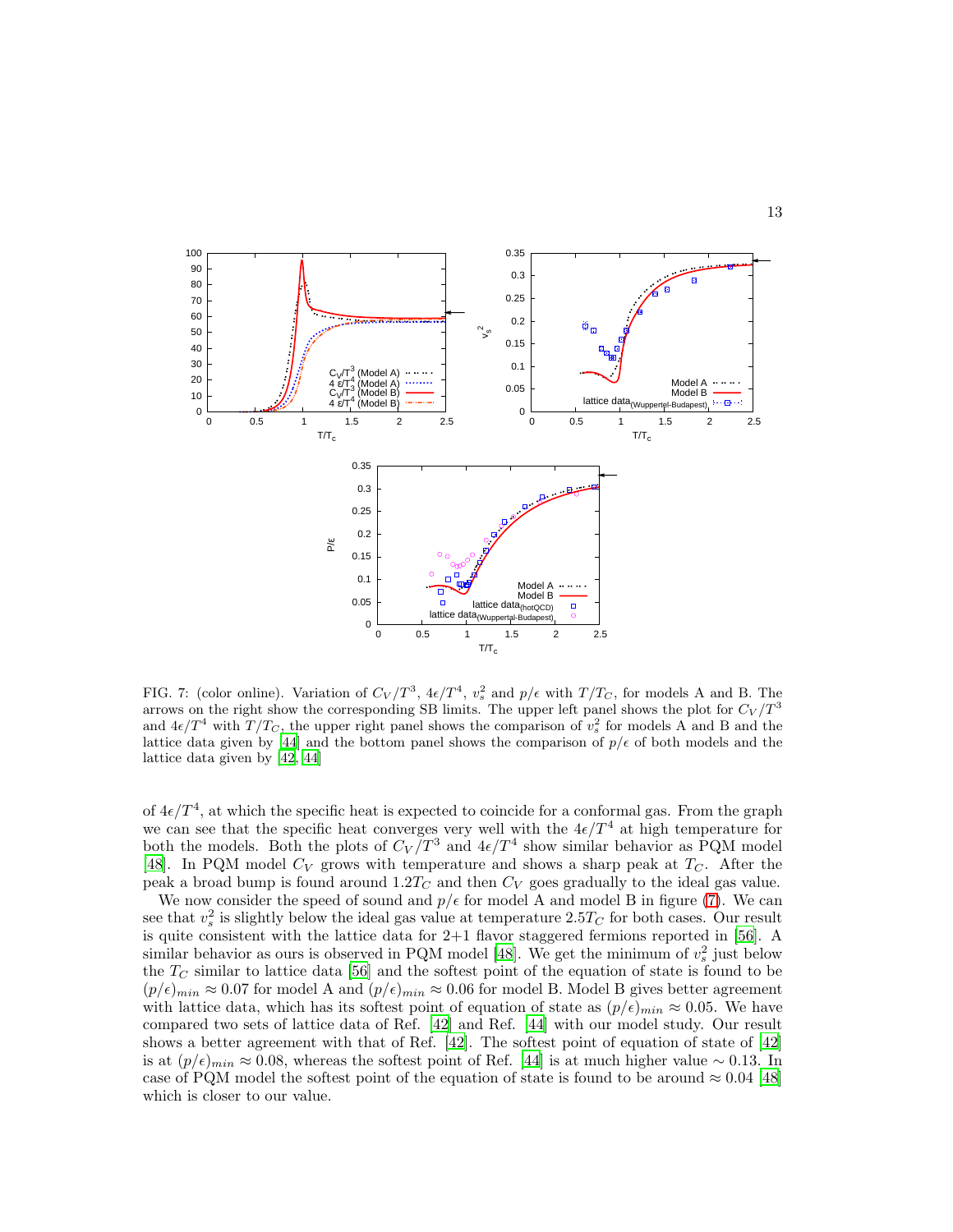#### IV. DISCUSSION

We have studied the various fluctuations and some of the thermodynamic quantities using two diferent versions of PNJL model to understand the properties of the strongly interacting matter. In fact it is expected that the susceptibilities and the higher order fluctuations might provide the direct evidence of the order of the QCD phase transition. A pronounced peak in the susceptibility can depict the crossover transition and the sharp diverging behavior would indicate the existence of a phase transition.

We have also obtained the susceptibilities and the higher order derivatives by the Taylor expansion of pressure for two kinds of PNJL model near  $\mu_X = 0$ , where  $X = q$ , I or Q and S. In all cases the second derivative of pressure which is known as the susceptibility, show a steep rise near the transition region, which indicates near the transition region the fluctuation increases. However at higher temperature  $c_2^X$  almost saturates and almost converges to the ideal gas value. This result is quite consistent with the lattice data. The higher order fluctuation  $c_4$ shows a peak near  $T_C$  for both models and the result matches with the lattice data. The finite height of the peak confirms the crossover nature of transition at  $\mu = 0$ . Both  $c_6$  and  $c_8$  show rapid variation around  $T_C$  for all cases.

We have also calculated the specific heat, speed of sound for both kinds of PNJL model. The plot for  $C_V/T^3$ , after showing a peak at  $T_C$ , converges very well to  $4\epsilon/T^4$  curve at high T. At high temperature  $v_s^2$  almost reaches its ideal gas value  $1/3$  and the softest point of the equation of state has a better agreement with lattice result for model B where eight-quark interaction is taken into account.

In our formalism, we do not include pion condensate, kaon condensate and diquark condensate which may play an important role for higher values of chemical potential. Inclusion of those degrees of freedom may improve our result. Involved though, such studies are in progress.

## V. ACKNOWLEDGEMENT

P.D. and A.L. would like to thank CSIR for financial support. A.B. thanks CSIR and UGC (UPE and DRS) for support. The authors thank Saumen Datta for some useful discussions.

<span id="page-13-0"></span>[1] K. Adcox et al, Nucl. Phys. **A 757**, 184 (2005).

- [3] J. Engels, O. Kaczmarek, F. Karsch, and E. Laermann, Nucl. Phys. B 558, 307 (1999).
- [4] Z. Fodor, and S. D. Katz, Phys. Lett. **B 534**, 87 (2002).
- [5] Z. Fodor, S. D. Katz and K. K. Szabo, Phys. Lett. B 568, 73 (2003).
- [6] C. R. Allton, S. Ejiri, S. J. Hands, O. Kaczmarek, F. Karsch, E. Laermann, Ch. Schmidt, and L. Scorzato, Phys. Rev. **D 66**, 074507 (2002).
- [7] C. R. Allton, S. Ejiri, S. J. Hands, O. Kaczmarek, F. Karsch, E. Laermann, and Ch. Schmidt, Phys. Rev. D 68, 014507 (2003).
- <span id="page-13-2"></span>[8] C. R. Allton, M. Doring, S. Ejiri, S. J. Hands, O. Kaczmarek, F. Karsch, E. Laermann, and K. Redlich, Phys. Rev. D 71, 054508 (2005).
- [9] P. de Forcrand, and O. Philipsen, Nucl. Phys. B 642, 290 (2002); Nucl. Phys. B 673, 170 (2003).
- [10] Y. Aoki, Z. Fodor, S. D. katz, and K. K. Szabo, Phys. Lett. B 643, 46 (2006).
- [11] Y. Aoki, G. Endrodi, Z. Fodor, S. D. Katz and K. K. Szabo, Nature 443, 675 (2006).

<span id="page-13-1"></span><sup>[2]</sup> G. Boyd, J. Engels, F. karsch, E. Laermann, C. legeland, M. Lugermeier and B. Peterson, Nucl. Phys. B 469, 419 (1996).